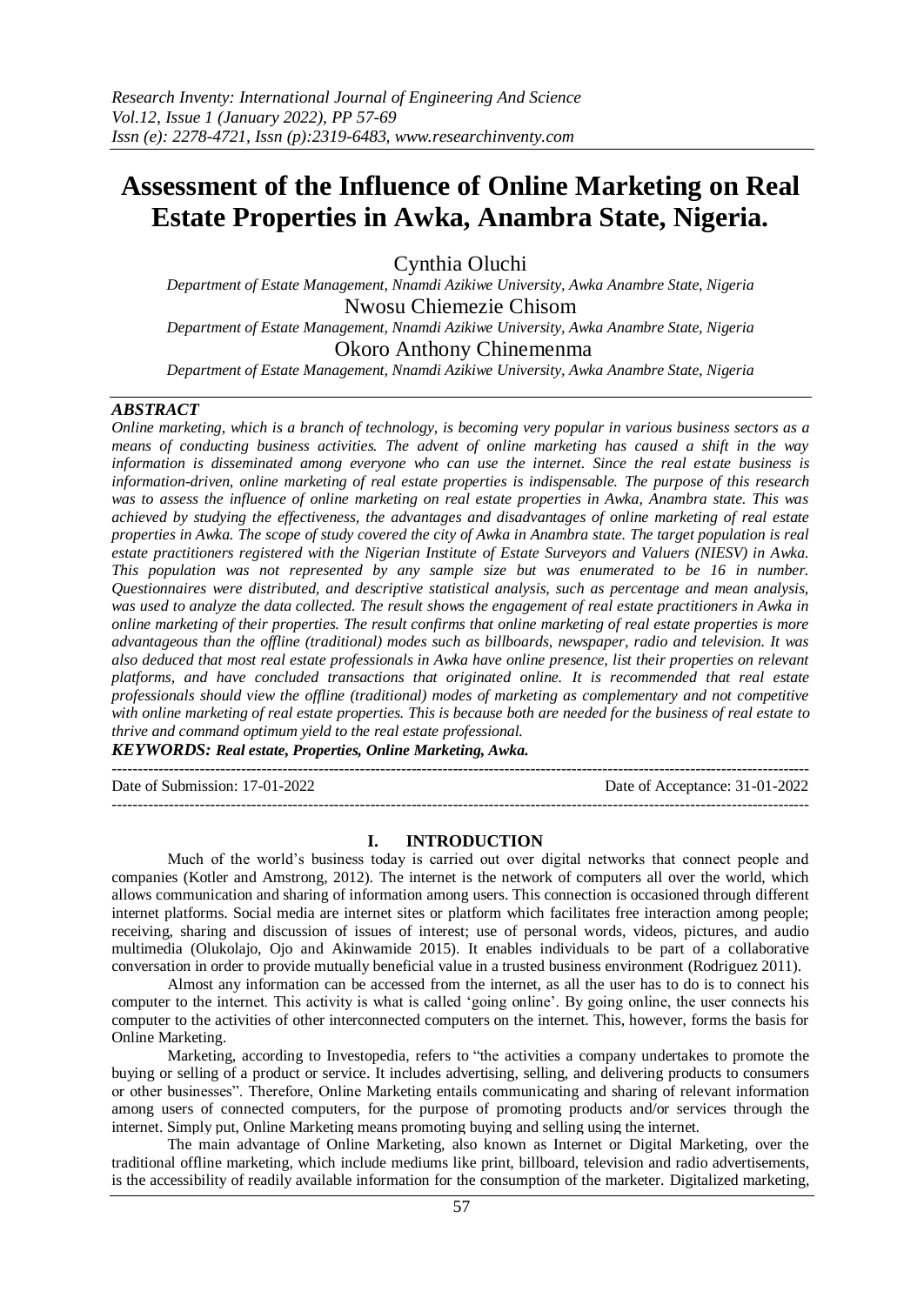which is an offshoot of technology, has become the expected way of conducting many aspects of businesses some businesses exist purely online. Real Estate Marketing is one of such aspect of businesses that will command greater result on various digitalized marketing platforms (Jejelola and Ogungbe 2020).

The need for real estate owners to gain online presence becomes stronger as the internet continually exercises its unique power on online marketing by providing features that enable consumers to access available real estate properties more conveniently. Few decades ago, even after the public could access the World Wide Web, advertisements for real estate properties in newspapers were one of the major sources of ads revenue because they daily covered the pages of these prints; Estate Surveyors and Valuers continued to advertise properties through such traditional means.

The real estate industry was obviously affected by the internet when some Estate Surveyors and Valuers automated their listing services. The implication was that the public could then access listings, recent sales, tax information and other property details online. "Real estate listings moved from off-line listings available only to real estate professionals to online listings on major Internet portals such as AOL Real Estate, Yahoo! Real Estate, and MSN House and Home (now housed in its own section under MSN Money)," (Joel, 2015).

Because of the need for laser-sharp strategies for reaching out to consumers and securing great opportunities for transactions, real estate properties have, today, saturated the online market, attracting the benefits of real estate online marketing. In this study, the researcher is interested in providing information on the influence of online marketing on real estate properties in Awka, Anambra State.

Being the capital city of Anambra state, Awka is fast-developing and is currently in an era where the people, who are the potential consumers of real estate properties, have positioned themselves to be easily demographically targeted because of their ever-increasing online presence and activities, using several available technical and creative tools. Also, these consumers want to be kept abreast with trends and information relating to the property market in Awka, maintaining minimum risk and maximum effectiveness. The internet provides such opportunities, encouraging a shortened and more convenient sales cycle. Online marketing enables the real estate practitioners to market real estate products globally (Nwogu and Ifekanandu, 2021).

On the other hand, because the information about real estate properties is readily available and constantly updated online by real estate companies, the long line-up of intermediate real estate brokers is constantly shortened, as the public becomes more aware of the internet and responds to its beckon for engagements. The level of online marketing on real estate disposal awareness amongst real estate professionals in Nigeria is quite low (Kakulu, 2018, as cited in Nwogu and Ifekanandu, 2021). However, traditional modes of marketing have not been completely phased out because a healthy co-existence of both is needed for the transaction of real estate properties. After a thorough search online, clients must contact the concerned real estate agent to finalize deals before kicking off with the transaction procedures.

The real estate industry with its diverse activities has also been seen participating in this new trend; but with diverse responses from practitioners. In Nigeria, the adoption of information technology for real estate transactions began with property website where property information was published; however, challenges such as failure of the sites to effectively meet the customer's need, unfulfilled promises on services, links to pages that are non-functional or nonexistent, has discredited this medium before their clients (Chukwuemeka, 2012). Myriad social networks are readily available online and are being explored when renting or buying apartments. (Sawyer, Croston, Wignand and Allbritton 2003) had envisaged that the residential agents whose job is to serve as intermediaries connecting buyers and sellers, may have their job threatened with the advent of ICT which has provided buyers and sellers a new way of finding one another

Information and Communication Technology is highly employed in Online Marketing; this is the only means by which the purpose of its operations is satisfied. Also, the transaction of real estate properties is both information and communication oriented, such that without these, the real estate industry would not thrive. This makes the business of real estate properties a viable setting for assessing online marketing. With the fastgrowing population and civilization in Awka city, it becomes more difficult for real estate properties to be adequately marketed to the potential consumers, who make up the teaming population, using the traditional modes of marketing such as print, billboard, television and radio advertisements.

This is majorly because the people now have improved online presence and engagements, which affects their attention to offline activities, to a reasonable extent. The problem of this study is highly associated with the problems of traditional marketing strategies, which include high marketing cost, limited accessibility, poor track of marketing results, and time consumption. These are the problems that are expected to be curbed by the means of online real estate property marketing. The current study seeks to assess the extent to which online marketing has solved these problems, the setback, as well as its general influence on real estate properties in Awka, Anambra state, Nigeria.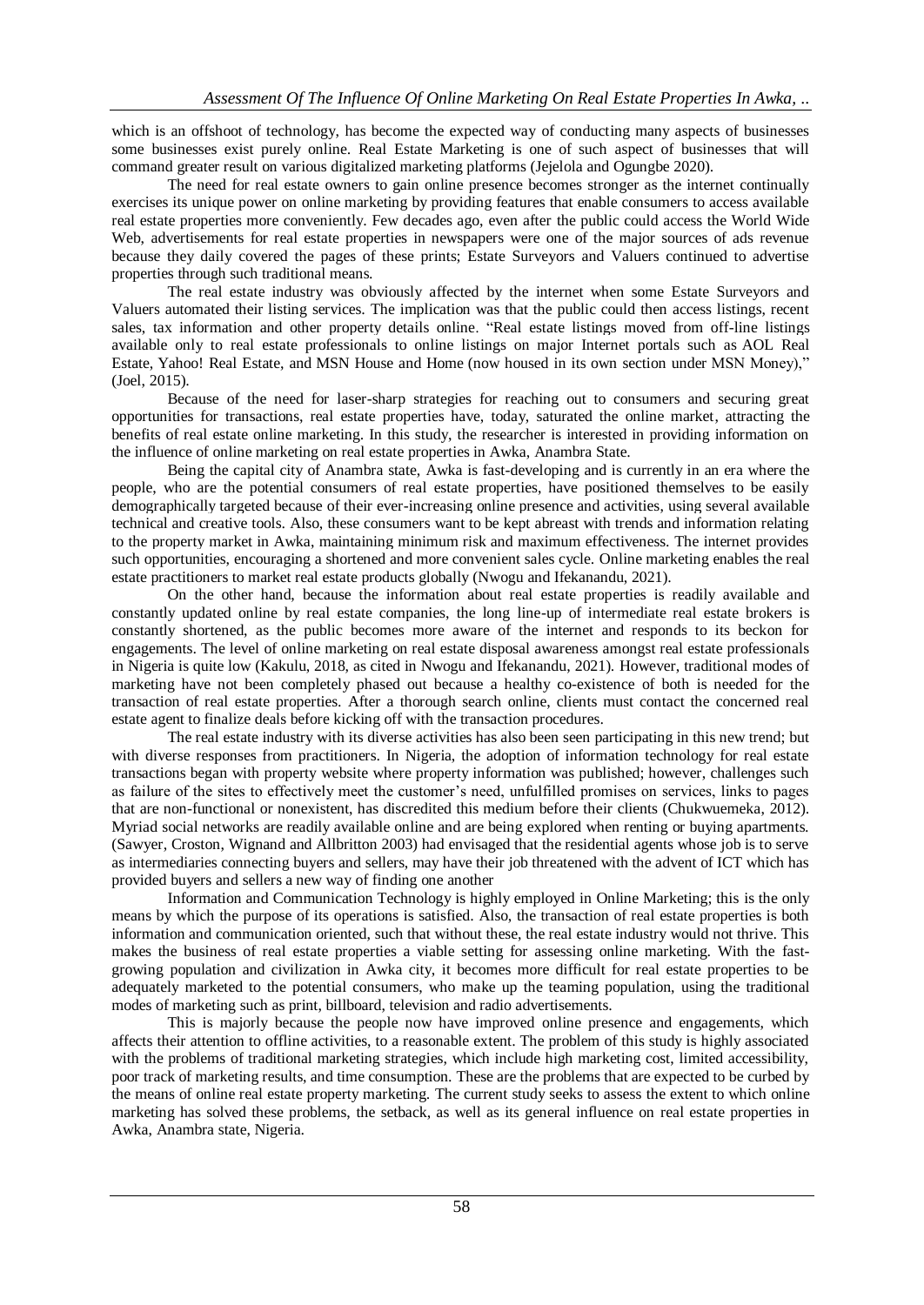# **II. LITERATURE REVIEW**

## **THE EFFECTIVENESS OF ONLINE MARKETING IN REAL ESTATE PROPERTIES**

The effectiveness of online marketing in real estate properties can be judged by the extent it can be successful in producing the intended results of real estate professionals in satisfying their customers. It answers the question of how adequate online marketing is in accomplishing the motives for which a real property investment is made.

(Jejelola and Ogungbe 2021), with the advent of the internet, companies are beginning to create solutions that help to meet the needs of their clients without breaking a sweat. The real estate industry in Nigeria is not left out too, as the increased penetration of digital technology and new owners and investors coming into the Nigerian land market have made online listing of property inevitable.

The upsurge of online activities ever since the inception of the internet makes it expedient that real estate properties secure their own spaces on various online platforms. The more awareness is created about these online platforms, the more real estate companies get on board, and the more the companies who stick solely to traditional marketing modes keep going farther from business.

(Rodriguez 2011), with the evolution of the Internet and Web 2.0, organizations around the world are implementing a social media strategy to have a presence in the new connected world. The goal, though, is not to just have a presence, but to build a network. That network will then provide opportunities to develop new relationships, build brand awareness and create a competitive advantage. Real estate professionals need to capture detailed information on prospective clients in order to gain a better understanding of their needs and buying process. Also, a well-implemented social media strategy may be an effective prospecting tool to find qualified potential clients.

The connectivity that came with the internet is a very powerful tool for businesses, including real estate businesses. Such connectivity serves a fertile ground for both business and casual relationships. As such, it is very easy for real estate professionals to study and understand the behavior, interest, age and geographical distribution of their network. Since the transaction of real estate properties is information-driven, such online details make the job easier for the real estate professional; more so when he has the skill to deploy such information for smooth transactions in real estate properties.

The real estate business requires dissemination of information to thrive; the challenge in any sales organization is finding the right type of clients through prospecting efforts. Prospective clients need to know what property types are in the market and the current value of properties (Abayomi, Abiodun and Olaseni, 2018).

The internet is readily available and easily accessible by property searchers, who seek to have an interest in properties. Therefore, the issue of whether they are currently far or close to the prospective property may not be a hindrance to their search. With the internet, which makes it possible for real estate professionals to display their properties online, the globe has been posed as a very small place—just as small as any device that can access the internet.

(Bertram 2018) said that the number of renters searching for property online platforms rose to 10 per cent in 2016 – an increase of 5 per cent since 2015, while direct home buyers also shot up to 8 per cent at the end of 2016. This is an indicator that consumers are continually attracted to the internet for enquiries on available real estate properties. The internet traffic is very much on the rise.

It is in the interest of this study to unveil how the real estate properties in Awka move in trend with these everevolving results achieved through online marketing of real estate properties.

## **ONLINE REAL ESTATE PROPERTY MARKETING PLATFORMS**

Several national-level real estate websites (Property Listing Websites) provide local demographic or financial data for user-selected properties. These real estate websites include: NPDC, Jll. Africa, Jumia House, Nigerian Property: Nigerian property market, PropertyPro.ng (formerly known as Tolet.com.ng), Nigeria Property Centre, Zoomek, Private Property, Property Deal Zone, One inkproperties.com, www.rentnow.com, Porch integrated services www.porchintegrated.com, Village head Master.com, www.nairarent.com, http://nigeriaads.com/real-estate, www.finbuyorrent.com, Lamudi.com.ng, www.nigergardencity.com, www.House-era.com, www.naijavillas.com, www.monselho.com, www.evilla.com.ng, Property 24, Hutbay, Castle Nigeria, Property Index, Land.ng to mention but a few (Jejelola and Ogungbe, 2020).

Other online platforms, apart from the website, that can be leveraged by the Real Estate professionals include:

i. Social Media

- ii. Blogs
- iii. Video Hosting websites

Social media platforms such as Facebook, Instagram, Twitter and LinkedIn are good marketing tools because of the network of people in these platforms—real estate professionals can easily connect with their desired audience. It is also easier to build and position real estate brands on social media for easy transactions in real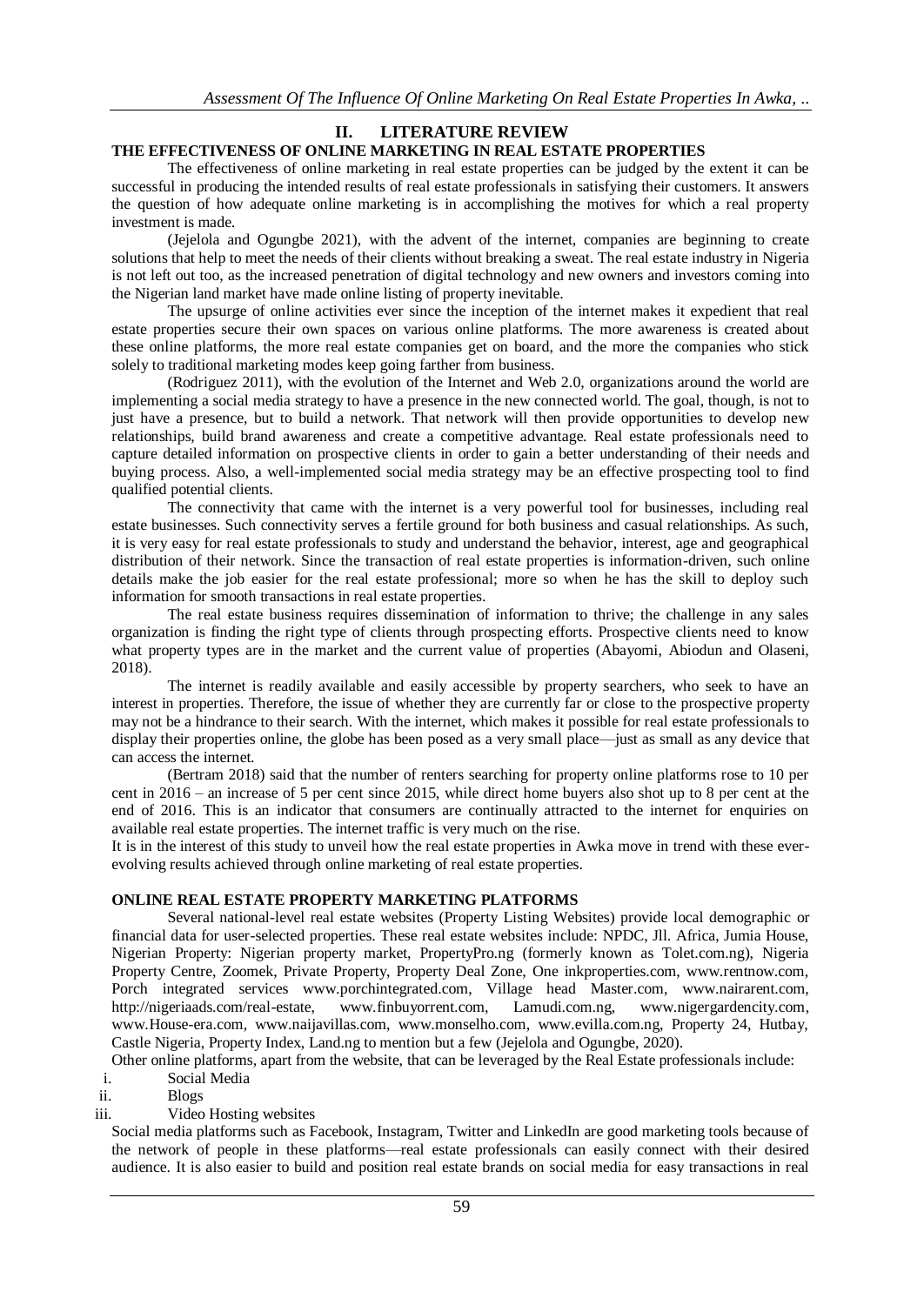estate properties. The opportunity to repeatedly engage the audience is another advantage of social media. The sales cycle is shortened when social media handles serve as a leading traffic generator for websites, which is easily converted to business opportunities.

Blogs are avenues to get potential customers more informed about the company and their services, thereby, strategically positioning the company and the services before the potential customer.

Video hosting websites such as Youtube, Tiktok and Reels can be used for marketing real estate properties. Videos are made brief but rich, so that information is passed within a short period of time. Some of these websites also help to spread words about the company and the project by reaching look-alike audiences. So many real estate companies are yet to leverage these platforms, hence, the reason for this study.

#### **ONLINE REAL ESTATE MARKETING TECHINQUES AND STRATEGIES**

The following are the provisions of the above-mentioned internet platforms through which real estate professionals can market real estate properties:

- i. **A Mobile-friendly Website:** It is very important that every online real estate agent develops a welldesigned and functional website. It should be able to work with Google's algorithm so that Google can easily rank it among other competing websites. Also, it should be connected to the agent's marketing channels. Because of the various types of devices in vogue today, the real estate professional must ensure that his website is mobile-friendly, that is, suitable for all mobile phones, as well as desktops. The website is very important, as it is the leading strategy on which other strategies are built. With a well-designed website, it is easy to create contents that will lead prospective buyers there. The website is like an online office of the real estate professional.
- ii. **Virtual Realities and Tours:** So much has changed in the real estate industry. The change became faster with the event of the COVID-19 pandemic. In property listing, photographs are no longer enough to convince consumers to acquire a property. They need to have a feel of what it would look like to live in the house or use the property, as the case may be. The way to do this is through virtual tours in and around the property. The potential clients should be able to see the property, floor plans and the surrounding in details. The good part of virtual tours is that no special technology is required to do this because the internet and ICT have provided so many toolkits, widely available, to make virtual realities and tours possible. This marketing strategy is very effective in wading off less-likely customers for any particular property.
- iii. **Social Media Advertisement:** The two types of social media advertisement include organic adverts and ad campaigns. While organic adverts is the traditional 'spray and pray' marketing technique where the real estate professional markets to his network alone without spending money, running ad campaigns involves paying owners of these social media platforms to show an property advert to more likely buyer. The latter is a cost-effective way of reaching potential customers and generating quality leads. It also increases the reach of marketing materials, as well as generating convertible engagements on social media posts.
- iv. **Ad Retargeting campaigns:** social media and websites algorithm is so powerful that it can almost read the minds of users per time. There have been cases where users go through the specifications of products online and do not purchase them immediately. What the algorithm does is make the advertisements of the products follow such users around to other platforms or websites. This is called retargeting. Real estate professionals can leverage on this technology to track anyone who shows even the slightest interest in a listed property. An active retargeting strategy can lead to a good conversion rate. Property investment is never a oneoff decision; customers are likely to look at myriads of options. Feeding them with such option brings them closer to a brand.
- v. **Listing Properties on Online portals:** These online portals are already set up with powerful search algorithms and toolkits to handle leads, images, graphics and videos. They cover listings from multiple sources and update them regularly. Potential customers visit the portals to check for updated listings. The real estate professional can add his lists to the tops three or five property portals in a given region or area. Being creative here is very necessary, especially as regards the amount and quality of information dished out about the listed properties. Also, there should be a funnel that directs potential customers back to the real estate professional for further enquiries or transactional details.
- vi. **Email Marketing/Subscriptions:** When people subscribe to an email list, they expect to be kept updated as regards the subject of the email list. Therefore, a real estate professional creating an email list must be willing and ready to always keep in touch with his subscribers regarding the information they would search for elsewhere. This is also a means for the real estate agent to position himself better in the minds of the potential customers, providing them with information on floor plans, customization, benefits, amenities and the surrounding. There are available toolkits for email marketing that allows users to segment subscribers into different parts, according to age, income, interest and other relevant information. There is also a provision for personalizing emails so that each subscriber feels personally addressed, by mentioning their first name. The hack in email marketing is that the real estate professional keeps feeding his subscribers with relevant information, thereby keeping them in the loop for a future project that will suit them.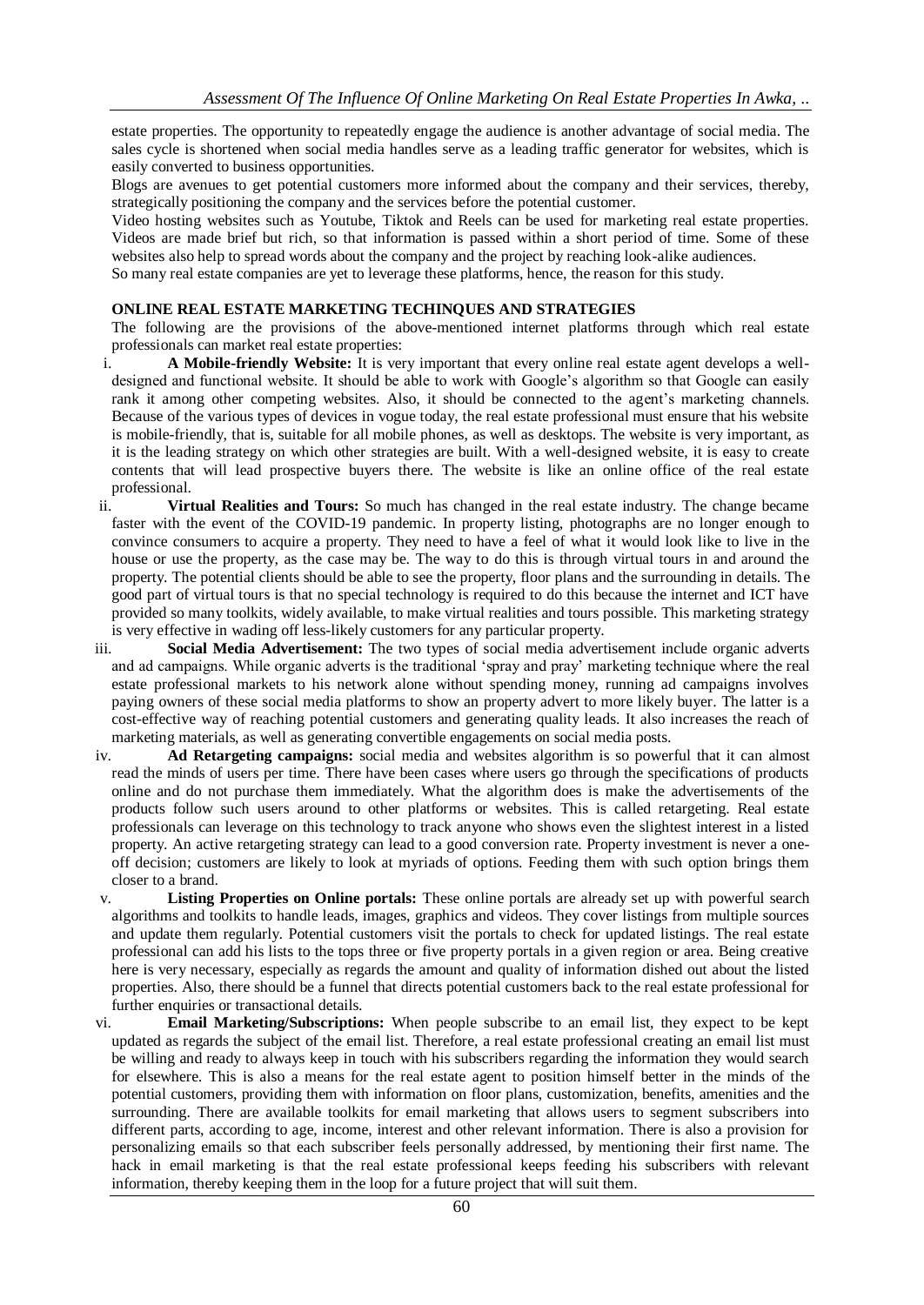## **ADVANTAGES OF ONLINE REAL ESTATE PROPERTY MARKETING**

(Benefield et al 2020) said that the online mode of marketing real estate enables the real estate practitioners to reach a larger number of clients within a short time and with a small budget. He stated that the traditional modes of real estate property marketing such as television and radio announcement, billboard advertisement, hanging to-let sign boards, use of newspapers property bulletin or magazine are more expensive and produce lower results. According to Sirgy (2014), in marketing, strategic analysis involves an assessment of the internal and external environments. An assessment of the internal environment involves an analysis of sales and customers, whereas an assessment of the external environment involves an analysis of the market and the competition. The traditional modes of marketing do not strictly target specific customers and, sometimes, geographical locations beyond the target location are inevitably reached.

A television advert for an available real estate property is shown to everyone—young and old, employed and unemployed, students and workers, property investors and consumers, willing buyers and unwilling buyers—who has a television and happens to tune in to the advertising channel at the time. The implication is that even though the advert is hitting a large audience, only very little percentage of them is the target audience who really needs to see the advert. It is the same thing for the use of bill-boards, signboards, newspapers and magazines. As a result, so much is paid for a very little result.

On the other hand, online marketing of real estate properties provides the opportunity for the real estate professionals to target a specific age bracket, geographical location, occupation, native speakers as well as interests. This is what (Kendal 2017) meant when he said that online marketing is the most cost-effective mode of marketing. Apart from little requirement to set up physical structure infrastructure, there is usually a maximum audience at minimal cost.

(Curtest 2019) opined that the online mode of marketing is an ideal way for real estate firms to do business through advertising locally or internationally. Locally and internationally, distance is no longer a barrier to real estate professionals in deploying their marketing strategies. The use of online marketing will exceed the boundaries and introduce the real estate products to the demographic of internet users (Curtest, 2019).

With online marketing, everything can be tracked and illustrated in detailed graphs that illustrate traffic growth, leads and sales conversions from a specific search marketing campaign (Kendal, 2017). This means that it will be easier to access the direct marketing impact for real estate properties.

(Santhini and Deepa 2016) said, "Due to slowdown, property developers are cutting back on advertisement expenditure incurred on traditional marketing modes of print media like newspaper, banners, flex prints, brochures, flyers and others to enhance brand visibility and lure potential customers and are instead shifting to newer technologies through marketing tools like search engine optimization, search engine marketing apart from realistic photography, 3D visualizations, interactive walkthroughs and other gesture based effects including plenty of textures and objects to add a more natural look to their projects." Research has proven that the traditional modes of marketing can be slow and expensive. Online marketing presents more favorable strategies to tackle them.

(Rodriguez 2011), real estate professionals have found early success in lead generation and building brand awareness through the utilization of social media platforms. Lead generation simply means the collation of information about potential customers, with the view of establishing a relationship with them and sustaining such a relationship until and after their patronage, while brand awareness, according to Wikipedia, Brand awareness is the extent to which customers are able to recall or recognize a brand under different conditions. Online marketing makes it very easy for real estate professionals to generate leads and create brand awareness for their network.

The advantages of online marketing of real estate properties over the traditional modes can be summarized as:

- i. It is more cost-effective.
- ii. Information can reach a wider audience within a very short time.
- iii. It is less stressful. The customer does not have to travel all the way just to have a look at a property, especially when he is not ready to pay for it. This gives a room to screen out the ones who are not yet ready to part with their money.
- iv. Minimizing risk. There are so many risks associated with the business of real estate properties. One is in setting up infrastructure where people can make enquiries, and the other is in reaching the audience. Money can be lost in both when the desired result is not gotten. However, with online marketing, the risk is lower due to the opportunities leverages the internet provides.

v. Efficiency. Most internet platforms have been programmed to ensure that information and messages reach relevant audiences first.

This study has come to bridge the gap between one real estate professional, who leverages these advantages of online real estate property marketing, and another, who is yet to do the same, by uncovering the potentials of the marketing platform provided by the internet.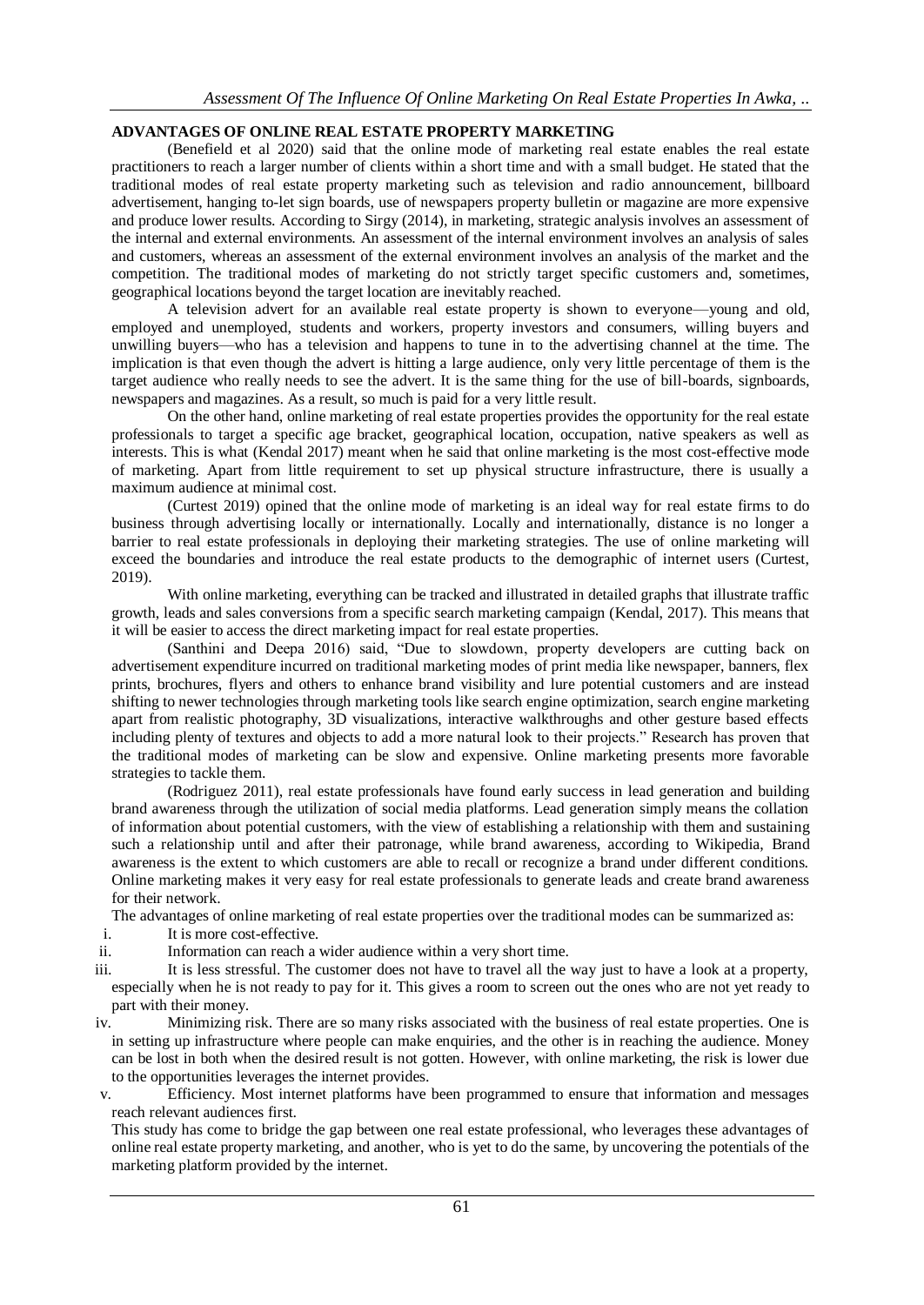# **DISADVANTAGES OF ONLINE REAL ESTATE PROPERTY MARKETING**

The disadvantages of online real estate property marketing can be analyzed by the generic pitfalls associated with online marketing. The essence of this study is to know the extent to which the advantages outweigh the disadvantages or vice-versa.

(Yuvraj et al 2018) said this about online marketing of real estate products, "it is not possible to observe customer reaction and adjust search parameters. A broker-agent can convince buyers to submit an offer and help them navigate through the negotiation process and convince a client to sign and close. All these processes are difficult when taking the online approach."

This means that the real estate professional may find it difficult to appeal to the emotions of his prospective customer when he does not afford a physical meeting with them. An offline meeting will afford interactions through questions and observations to understand what a potential buyer really wants. This way, it is easier to make a decision, whether to continue to work with the client or not.

Another major disadvantage of online marketing of real estate properties is that videos, graphics and pictures may not accurately portray the features of a property. There could be a case of 'what is obtainable online' versus 'what is obtainable offline' which could be better-off or worse-off.

This is why the traditional modes of marketing real estate properties cannot completely phase out. However, engaging the opportunities of online marketing will make the transaction cycle very short.

It can be concluded that in the current scenario there exists a great competition between online and offline agencies as the factors covering real estate properties and deals are fulfilled efficiently by both the agencies (offline and online). But if the online agencies improve in their financial data which is over the online portals and website, extend their boundaries over current vicinity and enhance the customer relationship management along with improvement in an advertisement for properties and deal they can definitely gain more profit and achieve more target audience as compared to offline agencies in near future (Yuvraj et al, 2018).

## **III. METHODOLOGY**

This study adopted the descriptive survey research design. The researcher considers this design appropriate for this study since it intends to collect data from real estate practitioners in awka, Anambra State, Nigeria. The population of the study comprises of 16 registered estate surveyors and valuers in Awka. They have the following characteristics:

i. They are professionals who are engaged in the practice of estate management as estate surveyors and valuers.

ii. They are registered under and recognized by the Nigerian Institute of Estate Surveyors and Valuers (NIESV), Awka branch.

iii. Their offices (whether branch or main) are located in Awka.

16 structured questionnaires were distributed which comprised of two sections.

The data collected for this research work was analyzed using percentage analysis and mean ranking. The detailed results will be presented in tables with 100% as its base.

The Mean Score Index will be used to rank all options provided based on five liker scale (ie ordinal scale), as will be shown in the questionnaire.

Percentage response:

Percentage response = 
$$
\frac{X}{Y}
$$
 x  $\frac{100}{1}$ 

Where;

 $X =$  number of respondents per option

 $Y =$  total number of respondents

The researcher will use the Likert type scale—Strongly Agree (SA), Agree (A), Unsure (US), Disagree (DA) and Strongly Disagree (SDA), with each assigned a number ranging from 5 (SA) to 1 (SDA). The average mean is computed thus:

Mean 
$$
=
$$
  $\frac{5+4+3+2+1}{5} = \frac{15}{5} = 3$ 

With 3.0 as the computed mean, it means that any variable with a mean of 3.0 and above may be regarded as positive and accepted, while others with a mean below 3.0 may be regarded as negative and not accepted. Mean Score Index:

$$
M_s = \frac{\sum f X}{N}
$$

Where,

 $M_s$  = mean score of each variable  $f = frequency of response of each variable$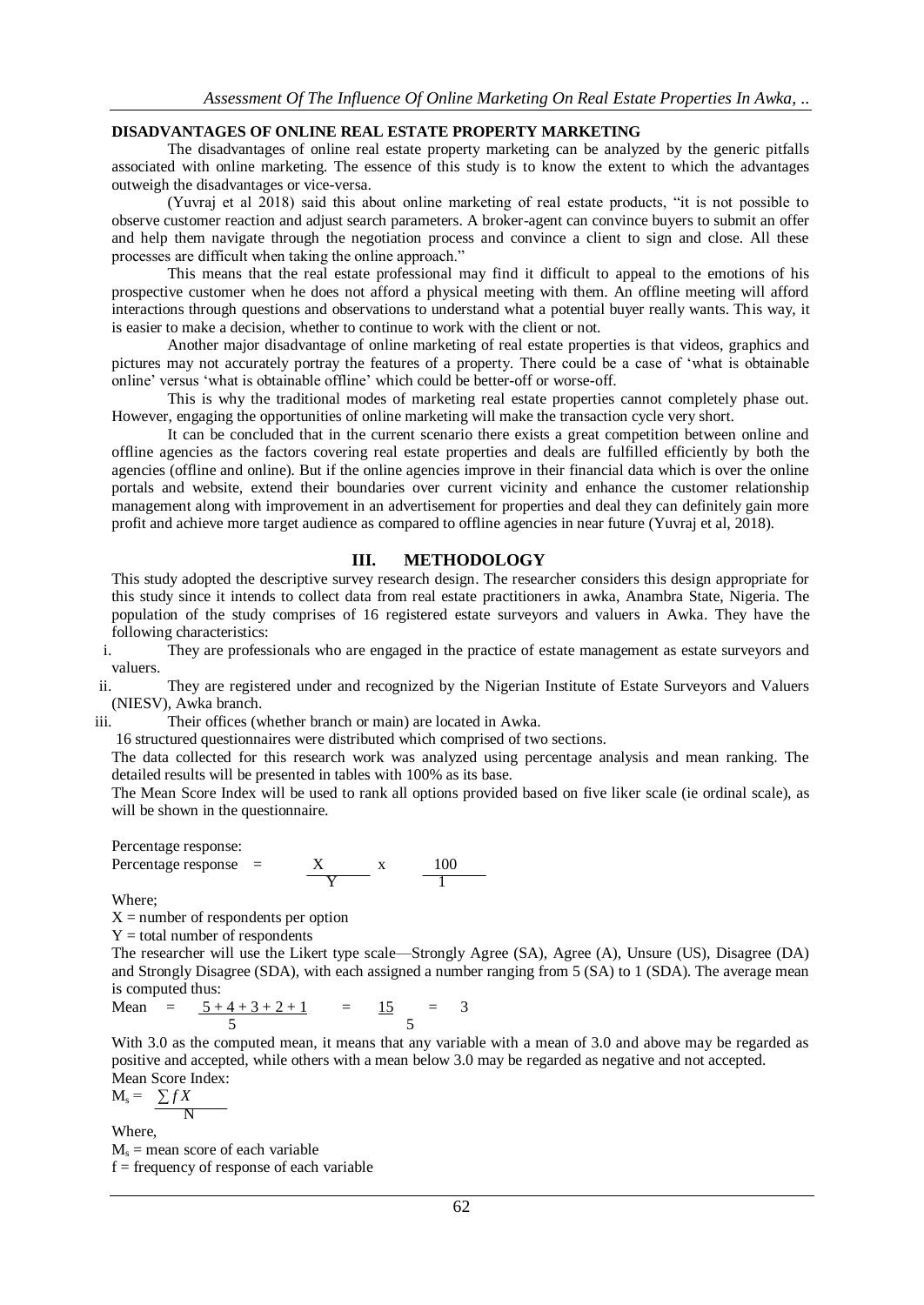$X =$  score or ranking given to each variable.

## **IV. DATA PRESENTATION AND ANALYSIS**

## **SECTION A**

#### **Table 4.1: Analysis of the distributed questionnaire**

| S/N | Ouestionnaire       | <b>Number of respondents</b> | Percentage $(\% )$ |
|-----|---------------------|------------------------------|--------------------|
|     | Number distributed  |                              | 100                |
|     | Number collected    |                              | 100                |
|     | Valid questionnaire |                              | 100                |

From Table 4.1, a total of sixteen (16) questionnaires were distributed to the targeted real estate professionals in Awka, and all of them were collected. Also, all of them were filled correctly. This represents a response rate of 100%, which should be a perfect rate for the study.

# **Table 4.2: Gender**

| S/N | of Respondents<br>Sex of           | requency!<br>. | (9/0)<br>Percentage .            |
|-----|------------------------------------|----------------|----------------------------------|
|     | Male                               | 10             | $\overline{\phantom{a}}$<br>62.5 |
|     | $\overline{\phantom{0}}$<br>Female |                | $\sim$ $-$<br>ر. ، ر             |

Table 4.2 above shows that 10 respondents, representing 62.5% of the respondents, were male while 6 respondents, representing 37.5% of the respondents, were female. This analysis reveals that the majority of the respondents were male.

#### **Table 4.3: Age of distribution**

| S/N | <b>Age of Respondents</b> | Frequency | Percentage $(\% )$ |
|-----|---------------------------|-----------|--------------------|
|     | Below 20                  |           |                    |
|     | $20 - 39$ vears           |           | 93.75              |
|     | 40 and above              |           | 0.ZJ               |

Table 4.3 above shows that 15 respondents, representing 93.75% of the respondents, fell under the age bracket 20 – 39 years while 1 respondent, representing 6.25% of the respondents, were 40 years and above. This analysis reveals that the majority of the respondents were within the age of 20 and 39 years.

### **Table 4.4: Academic Qualification of Respondents**

| S/N | <b>Oualification</b><br><b>Academic</b> | requency | (9/0)<br><b>Percentage</b> |
|-----|-----------------------------------------|----------|----------------------------|
|     | HND/BSC                                 |          | 68.75                      |
| ∽   | /PHD                                    |          | $\sim$ $\sim$<br>----      |

Table 4.4 above shows that 11 respondents, representing 68.75% of the respondents, had either HND or BSC while 5 respondents, representing 31.25% of the respondents, had either PGD, MSC or PHD. This analysis reveals that the majority of the respondents were holders of HND or BSC certificates.

|     |                            | A WALLY THE FILL OF MANAGE ASIAN VALUED ON VALUE A LUMB VALUED MAN |                    |
|-----|----------------------------|--------------------------------------------------------------------|--------------------|
| S/N | <b>Years of Experience</b> | Frequency                                                          | Percentage $(\% )$ |
|     | $0 - 5$ vears              |                                                                    | 56.25              |
|     | $5 - 10$ vears             |                                                                    | 25.00              |
|     | $10 - 25$ vears            |                                                                    | 18.75              |
|     | 25 years and above         |                                                                    |                    |

#### **Table 4.5: Working Experiences of the Respondents**

Table 4.5 above shows that 9 respondents, representing 56.25% of the respondents, had working experience under the bracket of  $0 - 5$  years, 4 respondents, representing 25% of the respondents, had working experience under the bracket of 5 - 10 years, while 3 respondents, representing 18.75% of the respondents, had working experience under the bracket of 10 - 25 years. This analysis reveals that the majority of the respondents had working experience of  $0 - 5$  years.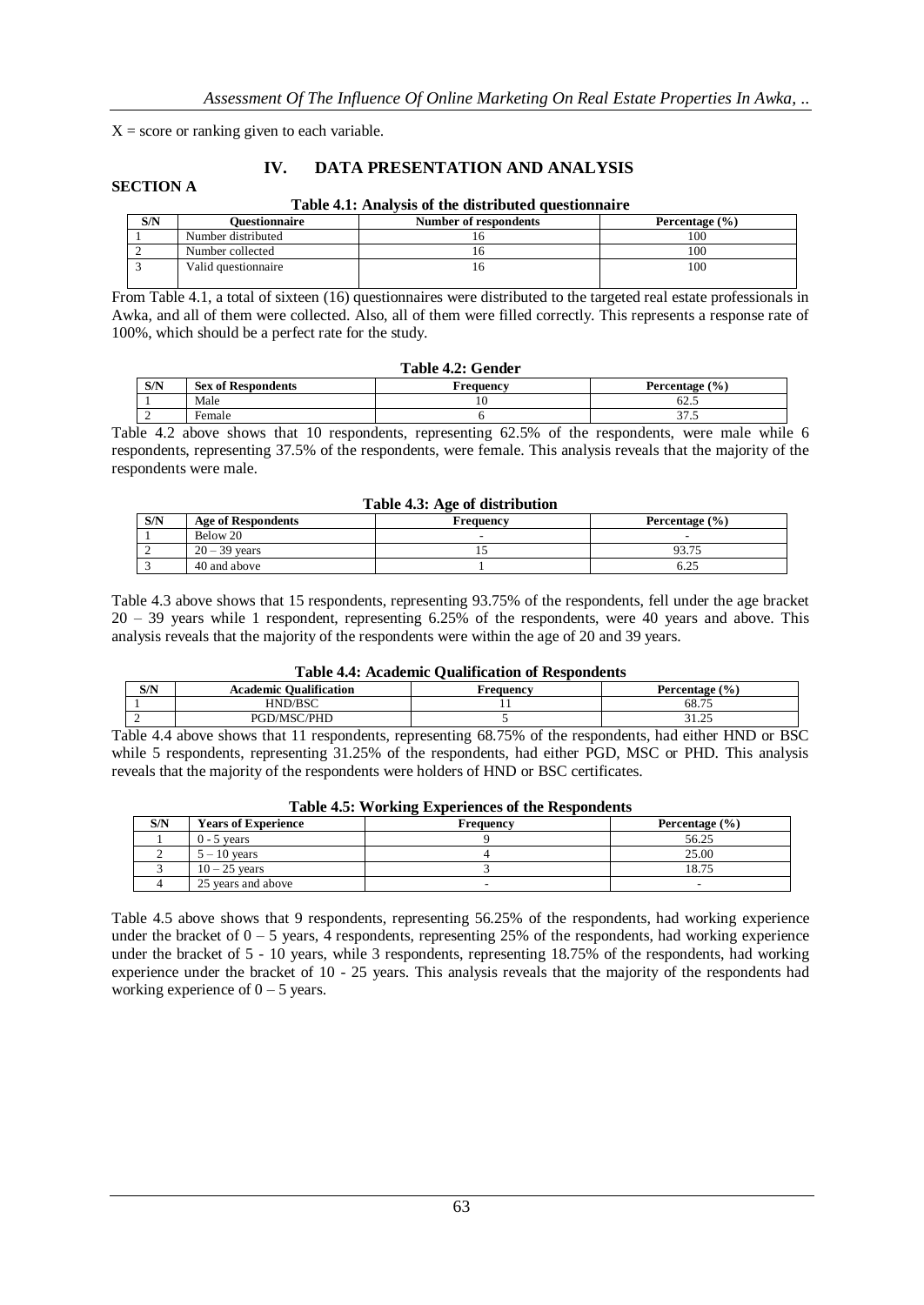## **SECTION B**

|     | Table 4.0: What is effectiveness of online marketing of real estate properties in Awka? |           |    |    |    |            |             |               |
|-----|-----------------------------------------------------------------------------------------|-----------|----|----|----|------------|-------------|---------------|
| S/N | <b>Effectiveness of Online Marketing of</b><br><b>Real Estate Properties</b>            | <b>SA</b> | A  | US | DA | <b>SDA</b> | Mean<br>(X) | <b>Remark</b> |
|     | Available platform for listing properties                                               |           |    |    |    |            | 4.4         | Accepted      |
|     | Access to detailed information about<br>prospective clients                             |           |    |    |    |            | 3.6         | Accepted      |
|     | Rising internet traffic                                                                 |           | 10 |    |    |            | 3.9         | Accepted      |
|     | Ouick dissemination of information                                                      | 10        | h  |    |    |            | 4.6         | Accepted      |
|     | Diverse digital marketing tools and<br>platforms                                        |           |    |    | 2  |            | 3.9         | Accepted      |

**Table 4.6: What is effectiveness of online marketing of real estate properties in Awka?**

Table 4.6 shows that 7 respondents strongly agree that there are available platforms for listing properties online, 8 respondents agree while 1 respondent is unsure. Therefore, since the mean 4.4 is greater than the average mean 3.0, it is accepted that online marketing is effective in Awka because of available online platforms for listing properties.

The analysis shows that 3 respondents strongly agree that there is access to detailed information about prospective clients online, 5 respondents agree, 7 respondents are unsure, while 1 respondent disagrees. Therefore, since the mean 3.6 is greater than the average mean 3.0, it is accepted that online marketing is effective in Awka because of access to detailed information about prospective clients online.

The analysis shows that 3 respondents strongly agree that there is rising internet traffic, 10 respondents agree, 2 respondents are unsure, while 1 respondent disagrees. Therefore, since the mean 3.9 is greater than the average mean 3.0, it is accepted that online marketing is effective in Awka because of the rising internet traffic.

The analysis shows that 10 respondents strongly agree that there is quick dissemination of information using the internet while 6 respondents agree. Therefore, since the mean 4.6 is greater than the average mean 3.0, it is accepted that online marketing is effective in Awka because of quick dissemination of information.

Also, the analysis shows that 4 respondents strongly agree that there are diverse digital marketing tools and platforms, 8 respondents agree, 2 respondents are unsure, while 2 respondents disagree. Therefore, since the mean 3.9 is greater than the average mean 3.0, it is accepted that online marketing is effective in Awka because of the availability of diverse digital marketing tools and platforms.

| S/N           | <b>ADVANTAGES OF ONLINE</b><br><b>MARKETING OF REAL ESTATE</b><br><b>PROPERTIES</b>                                                        | <b>SA</b>    | A | US                       | DA | <b>SDA</b> | Mean<br>(X) | <b>Remark</b> |
|---------------|--------------------------------------------------------------------------------------------------------------------------------------------|--------------|---|--------------------------|----|------------|-------------|---------------|
|               | It is cost-effective. It enables real estate<br>practitioners to reach a larger number of clients<br>within a short time and small budget. | 11           | 5 |                          | ۰  |            | 4.7         | Accepted      |
| $\mathcal{D}$ | Businesses are concluded through local and<br>international marketing.                                                                     | 8            |   |                          |    |            | 4.4         | Accepted      |
| $\mathcal{R}$ | Fast and inexpensive                                                                                                                       |              | Q |                          |    |            | 4.4         | Accepted      |
| 4             | Lead generation and brand awareness                                                                                                        | 8            | 8 | $\overline{\phantom{a}}$ | -  |            | 4.5         | Accepted      |
| $\sim$        | Access to a wider audience                                                                                                                 | 10           |   | $\mathcal{D}$            |    |            | 4.5         | Accepted      |
| -6            | Less stressful on the side of the client                                                                                                   | 8            | 8 | $\overline{\phantom{a}}$ |    |            | 4.5         | Accepted      |
|               | Risk minimization                                                                                                                          | <sub>(</sub> |   | 6                        |    |            | 3.7         | Accepted      |
| 8             | Efficiency                                                                                                                                 |              |   | 5                        |    |            | 3.9         | Accepted      |

**Table 4.7: What are the advantages of online marketing of real estate properties in Awka?**

Table 4.7, shows that11 respondents strongly agree that online marketing is cost-effective and enables real estate practitioners to reach a larger number of clients within a short time and small budget, while 5 respondents agree. Therefore, since the mean 4.7 is greater than the average mean 3.0, it is accepted that online marketing is advantageous in Awka because it is cost-effective and enables real estate practitioners to reach a larger number of clients within a short time and small budget.

The analysis shows that 8 respondents strongly agree that businesses are concluded through local and international online marketing, 7 respondents agree, while 1 respondent is unsure. Therefore, since the mean 4.4 is greater than the average mean 3.0, it is accepted that online marketing is advantageous in Awka because businesses are concluded through local and international online marketing.

The analysis shows that 7 respondents strongly agree that online marketing is fast and inexpensive while 9 agree. Therefore, since the mean 4.4 is greater than the average mean 3.0, it is accepted that online marketing is advantageous in Awka because it is fast and inexpensive.

The analysis shows that 8 respondents strongly agree that online marketing promotes lead generation and brand awareness while 8 respondents agree. Therefore, since the mean 4.5 is greater than the average mean 3.0, it is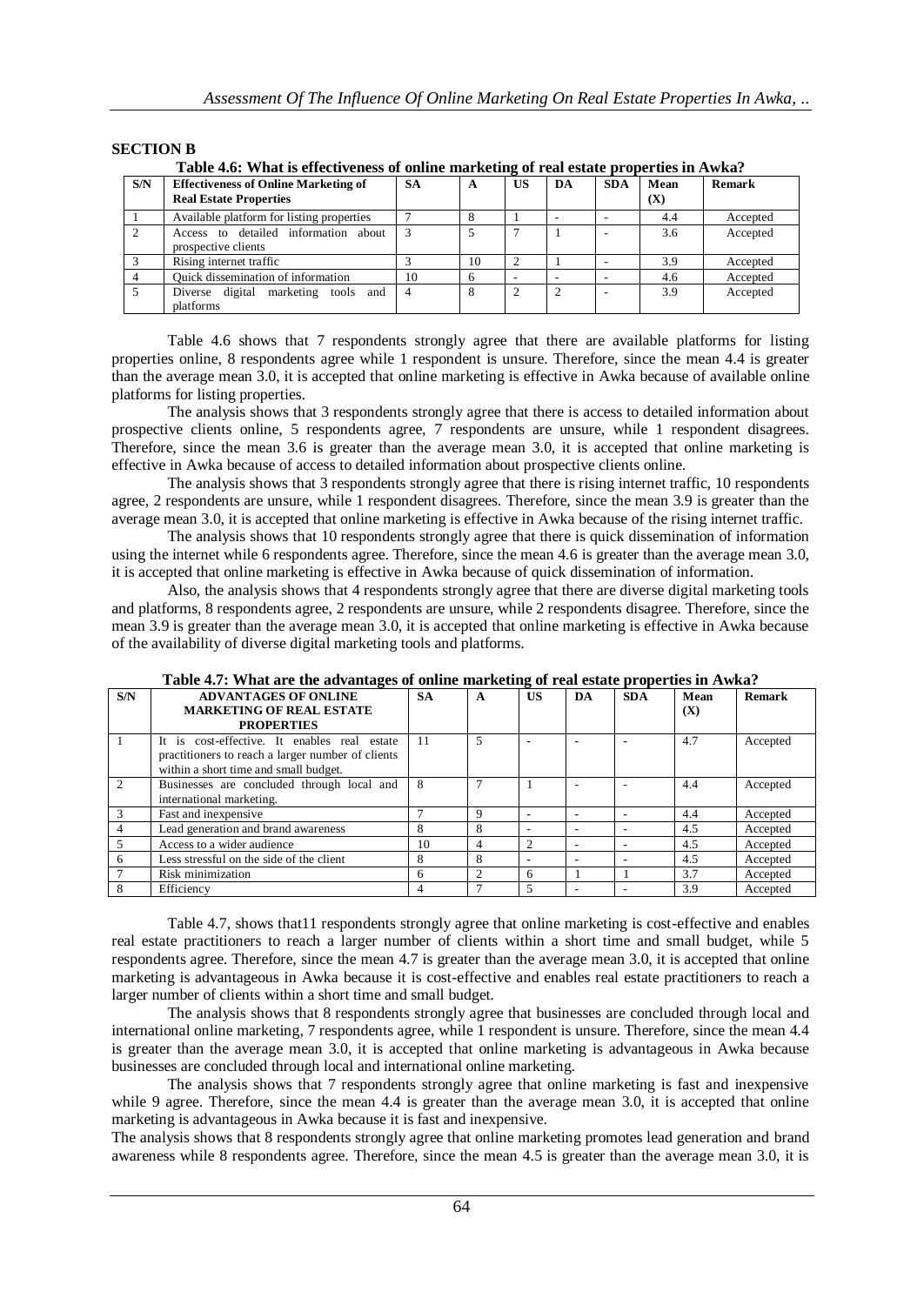accepted that online marketing is advantageous in Awka because it promotes lead generation and brand awareness.

The analysis shows that 10 respondents strongly agree that online marketing gives access to wider audience, 4 respondents agree, while 2 respondents are unsure. Therefore, since the mean 4.5 is greater than the average mean 3.0, it is accepted that online marketing is advantageous in Awka because it gives access to a wider audience.

The analysis shows that 8 respondents strongly agree that online marketing is less stressful on the side of the client while 8 respondents agree. Therefore, since the mean 4.5 is greater than the average mean 3.0, it is accepted that online marketing is advantageous in Awka because it is less stressful on the side of the client.

The analysis shows that 6 respondents strongly agree that online marketing minimizes marketing risks, 2 respondents agree, 6 respondents are unsure, 1 respondent disagrees, while 1 respondent strongly disagrees. Therefore, since the mean 3.7 is greater than the average mean 3.0, it is accepted that online marketing is advantageous in Awka because it minimizes marketing risks.

Also, the analysis shows that 4 respondents strongly agree that online marketing is efficient, 7 respondents agree, while 5 respondents are unsure. Therefore, since the mean 3.9 is greater than the average mean 3.0, it is accepted that online marketing is advantageous in Awka because it is efficient.

| S/N | <b>DISADVANTAGES OF ONLINE</b>                 | <b>SA</b> | A | US | DA | <b>SDA</b> | Mean | <b>Remark</b> |
|-----|------------------------------------------------|-----------|---|----|----|------------|------|---------------|
|     | <b>MARKETING OF REAL ESTATE</b>                |           |   |    |    |            | (X)  |               |
|     | <b>PROPERTIES</b>                              |           |   |    |    |            |      |               |
|     | It is not possible to observe the prospective  |           |   |    |    |            | 3.9  | Accepted      |
|     | customer's reaction or adjust with them.       |           |   |    |    |            |      |               |
|     | Video graphics and pictures may not            |           | 6 |    |    |            | 3.6  | Accepted      |
|     | accurately portray the features of a property. |           |   |    |    |            |      |               |
|     | There is still a need for offline (physical)   | 10        |   |    |    |            | 4.6  | Accepted      |
|     | meetings before transactions are concluded.    |           |   |    |    |            |      |               |

**Table 4.8: What are the disadvantages of online marketing of real estate properties in Awka?**

Table 4.8 shows that 3 respondents strongly agree that it is not possible to observe the prospective customer's reaction or adjust with them online, 8 respondents agree, 4 respondents are unsure, while 1 respondent disagrees. Therefore, since the mean 3.9 is greater than the average mean 3.0, it is accepted that online marketing is disadvantageous in Awka because it is not possible to observe the prospective customer's reaction or adjust with them online.

The analysis shows that 3 respondents strongly agree that videos graphics and pictures may not accurately portray the features of a property, 6 respondents agree, 4 respondents are unsure, while 3 respondents disagree. Therefore, since the mean 3.6 is greater than the average mean 3.0, it is accepted that online marketing disadvantageous in Awka because videos graphics and pictures may not accurately portray the features of a property.

Also, the analysis shows that 10 respondents strongly agree that online marketing of real estate properties comes with the need for offline (physical) meetings before transactions are concluded, 3 respondents agree while 3 respondents are unsure. Therefore, since the mean 4.6 is greater than the average mean 3.0, it is accepted that online marketing is disadvantageous in Awka because it comes with the need for offline (physical) meetings before transactions are concluded.

| S/N | <b>ONLINE MARKETING</b>   | SА | A | US | DA | <b>SDA</b> | Mean | Remark   |
|-----|---------------------------|----|---|----|----|------------|------|----------|
|     | <b>PLATFORMS FOR REAL</b> |    |   |    |    |            |      |          |
|     | <b>ESTATE PROPERTIES</b>  |    |   |    |    |            |      |          |
|     | Social media              |    |   |    |    |            | 4.8  | Accepted |
|     | Blogs                     |    |   |    |    |            |      | Accepted |
|     | Video hosting websites    |    |   |    |    |            | 3.O  | Accepted |

**Table 4.9: What are the online marketing platforms for real estate properties in Awka?**

Table 4.9 shows that 13 respondents strongly agree that social media is an online marketing platform for real estate properties in Awka, 2 respondents agree, while 1 respondent is unsure. Therefore, since the mean 4.8 is greater than the average mean 3.0, it is accepted that social media is an online marketing platform for real estate properties in Awka.

The analysis shows that 3 respondents strongly agree that blog is an online marketing platform for real estate properties in Awka, 8 respondents agree, 3 respondents are unsure, while 2 respondents disagree. Therefore, since the mean 3.8 is greater than the average mean 5.0, it is accepted that blog is an online marketing platform for real estate properties in Awka.

Also, the analysis shows that 4 respondents strongly agree that video hosting websites are online marketing platforms for real estate properties in Awka, 5 respondents agree, 4 respondents are unsure, while 3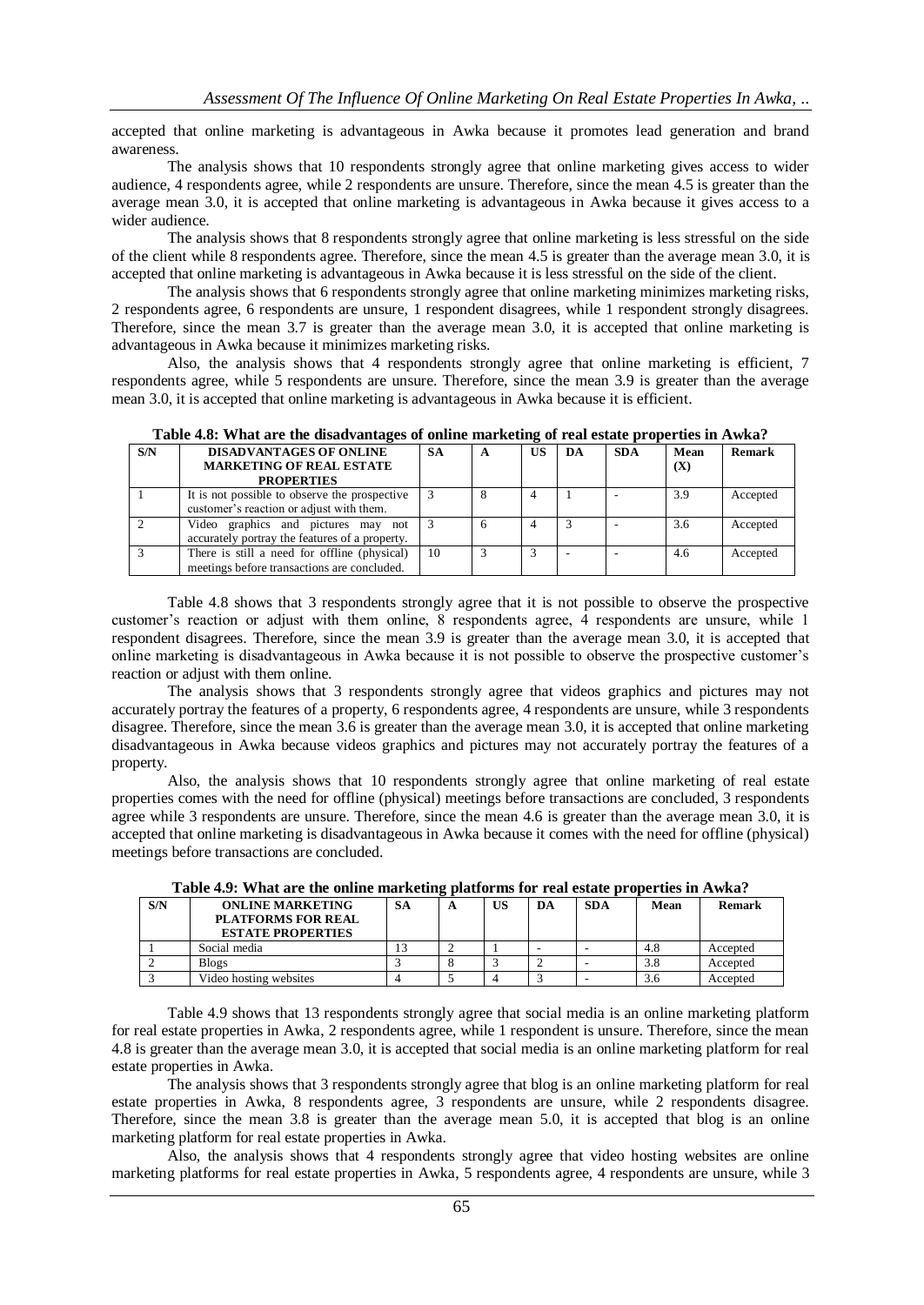respondents disagree. Therefore, since the mean 3.6 is greater than the average mean 3.0, it is accepted that video hosting websites are online marketing platforms for real estate properties in Awka.

| S/N | <b>ONLINE MARKETING TECHNIQUES</b><br>AND STRATEGIES FOR REAL ESTATE<br><b>PROPERTIES</b> | <b>SA</b> | A | US | DA | <b>SDA</b> | Mean | Remark   |
|-----|-------------------------------------------------------------------------------------------|-----------|---|----|----|------------|------|----------|
|     | Mobile friendly website                                                                   |           |   |    |    |            | 4.7  | Accepted |
|     | Virtual realities and tours                                                               |           |   |    |    |            | 3.9  | Accepted |
|     | Social media advertisements                                                               | 10        |   |    |    |            | 4.6  | Accepted |
|     | Ad retargeting campaigns                                                                  |           |   |    |    |            | 3.8  | Accepted |
|     | Listing properties on online portals                                                      |           |   |    |    |            | 4.5  | Accepted |
|     | Email marketing and subscriptions                                                         |           |   |    |    |            | 4.0  | Accepted |

**Table 4.10: What are the techniques and strategies for online marketing of real estate properties in Awka?**

Table 4.10 shows that 11 respondents strongly agree that a mobile friendly website is an online marketing technique and strategy for real estate properties in Awka while 5 respondents agree. Therefore, since the mean 4.7 is greater than the average mean 3.0, it is accepted that a mobile friendly website is an online marketing technique and strategy for real estate properties in Awka.

The analysis shows that 5 respondents strongly agree that virtual realities and tours is an online marketing technique and strategy for marketing of real estate properties in Awka, 7 respondents agree, 2 respondents are unsure, while 2 respondents disagree. Therefore, since the mean 3.9 is greater than the average mean 3.0, it is accepted that virtual realities and tours is an online marketing technique and strategy real estate properties in Awka.

The analysis shows that 10 respondents strongly agree that social media advertisements is an online marketing technique and strategy for marketing of real estate properties in Awka while 6 respondents agree. Therefore, since the mean 4.6 is greater than the average mean 3.0, it is accepted that social media advertisements is an online marketing technique and strategy for real estate properties in Awka.

The analysis shows that 3 respondents strongly agree that ad retargeting campaigns is an online marketing technique and strategy for real estate properties in Awka, 8 respondents agree, 3 respondents are unsure, while 2 respondents disagree. Therefore, since the mean 3.8 is greater than the average mean 3.0, it is accepted that ad retargeting campaigns is an online marketing technique and strategy for marketing of real estate properties in Awka.

The analysis shows that 8 respondents strongly agree that listing properties on online portals is an online marketing technique and strategy for real estate properties in Awka, while 8 respondents agree. Therefore, since the mean 4.5 is greater than the average mean 3.0, it is accepted that listing properties on online portals is an online marketing technique and strategy for marketing of real estate properties in Awka.

Also, the analysis shows that 6 respondents strongly agree that email marketing and subscriptions is an online marketing technique and strategy for real estate properties in Awka, 5 respondents agree, 4 respondents are unsure, while 1 respondent disagrees. Therefore, since the mean 4.0 is greater than the average mean 3.0, it is accepted that email marketing and subscriptions is an online marketing technique and strategy for marketing of real estate properties in Awka.

| S/N | <b>OFFLINE MARKETING MODES</b>    | <b>SA</b> | A | US | DA | <b>SDA</b> | Mean | Remark   |
|-----|-----------------------------------|-----------|---|----|----|------------|------|----------|
|     | <b>FOR REAL ESTATE PROPERTIES</b> |           |   |    |    |            |      |          |
|     | Direct mail                       |           |   |    |    |            | 3.5  | Accepted |
|     | <b>Billboards</b>                 |           |   |    |    |            | 4.6  | Accepted |
|     | Referral                          |           |   |    |    |            | 4.6  | Accepted |
|     | Magazines/Newspapers              |           |   |    |    |            | 4.1  | Accepted |
|     | Radio                             |           |   |    |    |            | 4.3  | Accepted |
|     | Television                        |           |   |    |    |            | 4.3  | Accepted |

**Table 4.11: What are the offline marketing modes for real estate properties in Awka.**

Table 4.11 shows that 4 respondents strongly agree that direct mail is an offline marketing mode for real estate properties in Awka, 4 respondents agree, 4 respondents are unsure, while 4 respondents disagree. Therefore, since the mean 3.5 is greater than the average mean 3.0, it is accepted that direct mail is an offline marketing mode for real estate properties in Awka.

The analysis shows that 9 respondents strongly agree that the bill board is an offline marketing mode for real estate properties in Awka while 7 respondents agree. Therefore, since the mean 4.6 is greater than the average mean 3.0, it is accepted that the bill board is an offline marketing mode for real estate properties in Awka.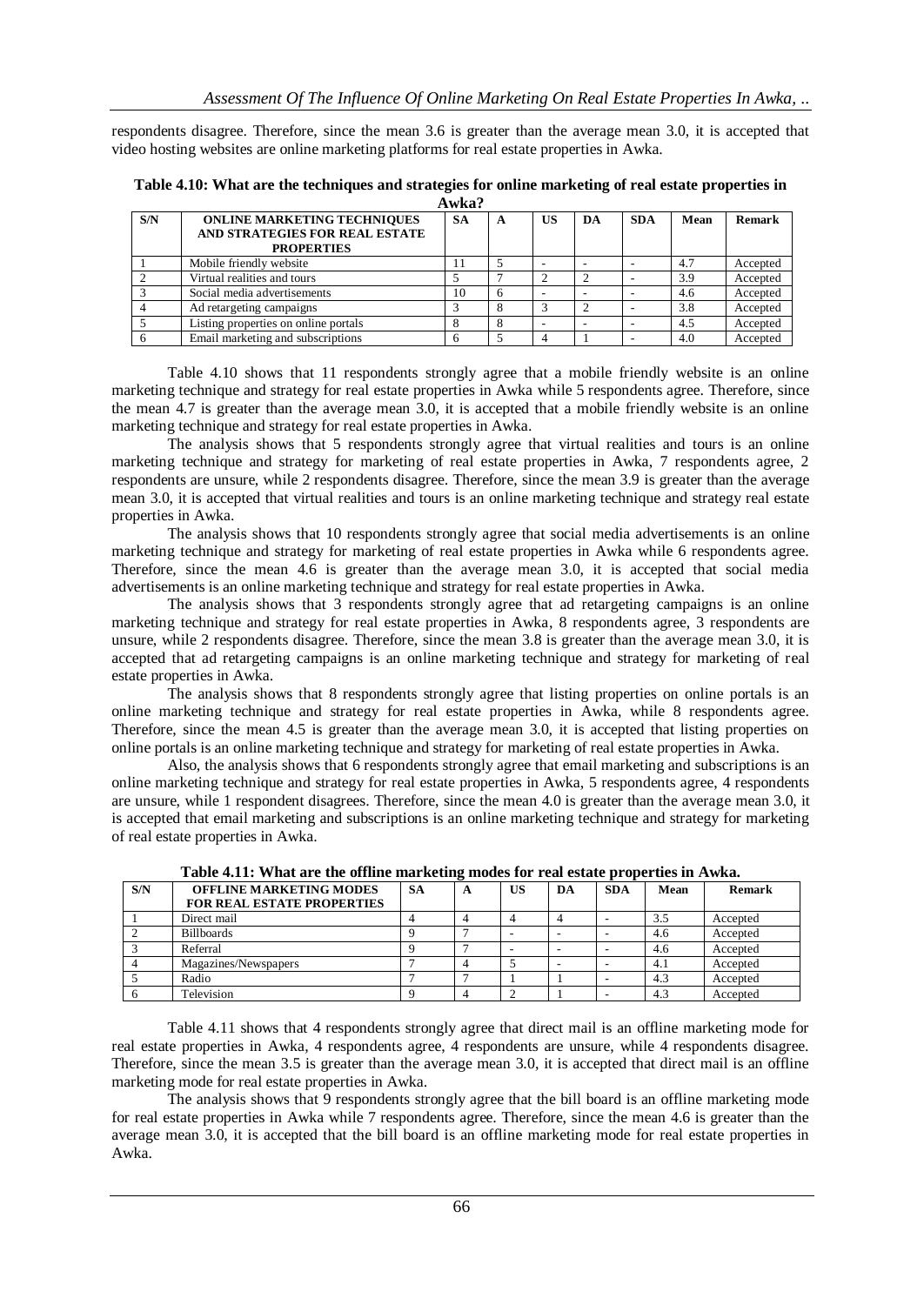The analysis shows that 9 respondents strongly agree that referral is an offline marketing mode for real estate properties in Awka while 7 respondents agree. Therefore, since the mean 4.6 is greater than the average mean 3.0, it is accepted that the referral is an offline marketing mode for real estate properties in Awka.

The analysis shows that 7 respondents strongly agree that the magazine/newspaper is an offline marketing mode for real estate properties in Awka, 4 respondents agree, while 5 respondents are unsure. Therefore, since the mean 4.1 is greater than the average mean 3.0, it is accepted that magazine/newspaper is an offline marketing mode for real estate properties in Awka.

The analysis shows that 7 respondents strongly agree that the radio is an offline marketing mode for real estate properties in Awka, 7 respondents agree, 1 respondent is unsure, while 1 respondent disagrees. Therefore, since the mean 4.3 is greater than the average mean 3.0, it is accepted that the radio is an offline marketing mode for real estate properties in Awka.

Also, the analysis shows that 9 respondents strongly agree that television is an offline marketing mode for real estate properties in Awka, 4 respondents agree, 2 respondents are unsure, while 1 respondent disagrees. Therefore, since the mean 4.3 is greater than the average mean 3.0, it is accepted that television is an offline marketing mode for real estate properties in Awka.

| Table 4.12: What are the advantages of the offline marketing modes for real estate properties in Awka? |  |  |
|--------------------------------------------------------------------------------------------------------|--|--|
|                                                                                                        |  |  |

| S/N | <b>ADVANTAGES OF OFFLINE MODES</b>                     | <b>SA</b> | A | US | DA | <b>SDA</b> | Mean | Remark   |
|-----|--------------------------------------------------------|-----------|---|----|----|------------|------|----------|
|     | OF MARKETING FOR REAL ESTATE                           |           |   |    |    |            |      |          |
|     | <b>PROPERTIES</b>                                      |           |   |    |    |            |      |          |
|     | Hard copies are easier to remember.                    |           |   |    |    |            | 4.3  | Accepted |
|     | Prints and newspapers are trustworthy and<br>credible. |           |   |    |    |            | 4.1  | Accepted |
|     | Ability to reach a large audience.                     |           |   |    |    |            |      | Accepted |

Table 4.12 shows that 7 respondents strongly agree that hard copies are easier to remember in Awka, 6 respondents agree, while 3 respondents are unsure. Therefore, since the mean 4.3 is greater than the average mean 3.0, it is accepted that hard copies are easier to remember in Awka.

The analysis shows that 7 respondents strongly agree that prints and newspapers are trustworthy and credible in Awka, 5 respondents agree, 2 respondents are unsure, while 2 respondents disagree. Therefore, since the mean 4.1 is greater than the average mean 3.0, it is accepted that prints and newspapers are trustworthy and credible.

Also, the analysis shows that 4 respondents strongly agree that a large audience in Awka can be reached using offline modes, 4 respondents agree, 4 respondents are unsure, 2 respondents disagree, while 2 respondents strongly disagree. Therefore, since the mean 3.4 is greater than the average mean 3.0, it is accepted that prints and newspapers are trustworthy and credible.

| S/N | <b>DISADVANTAGES OF OFFLINE MODES</b>     | <b>SA</b> | A        | US | DA | <b>SDA</b> | Mean | <b>Remark</b> |  |  |
|-----|-------------------------------------------|-----------|----------|----|----|------------|------|---------------|--|--|
|     | OF MARKETING FOR REAL ESTATE              |           |          |    |    |            |      |               |  |  |
|     | <b>PROPERTIES</b>                         |           |          |    |    |            |      |               |  |  |
|     | Low response rate                         |           |          |    |    |            | 4.3  | Accepted      |  |  |
|     | The method is not measurable              |           | 10       |    |    |            | 4.1  | Accepted      |  |  |
|     | TV and radio broadcast are very expensive |           |          |    |    |            | 4.4  | Accepted      |  |  |
|     | Lack of a well-defined audience           |           |          |    |    |            | 4.3  | Accepted      |  |  |
|     | Circulation of prints is not<br>directly  |           | $\Omega$ |    |    |            | 4.1  | Accepted      |  |  |
|     | proportional to readership.               |           |          |    |    |            |      |               |  |  |

**Table 4.13: What are the disadvantages of the online marketing modes for real estate properties in Awka?**

Table 4.13 shows that 8 respondents strongly agree that there is low response rate using offline (traditional) marketing modes in Awka, 6 respondents agree, while 2 respondents disagree. Therefore, since the mean 4.3 is greater than the average mean 3.0, it is accepted that there is low response rate using offline (traditional) marketing modes in Awka.

The analysis shows that 4 respondents strongly agree that the method is not measurable in Awka, 10 respondents agree, while 2 respondents are unsure. Therefore, since the mean 4.1 is greater than the average mean 3.0, it is accepted that the method is not measurable in Awka.

The analysis shows that 6 respondents strongly agree that TV and radio broadcasts are very expensive in Awka, 9 respondents agree, while 1 respondent disagree. Therefore, since the mean 4.4 is greater than the average mean 3.0, it is accepted that the TV and radio broadcast are very expensive in Awka.

The analysis shows that 8 respondents strongly agree that there is lack of a well-defined audience using offline modes of marketing for real estate properties in Awka, 6 respondents agree, while 2 respondents are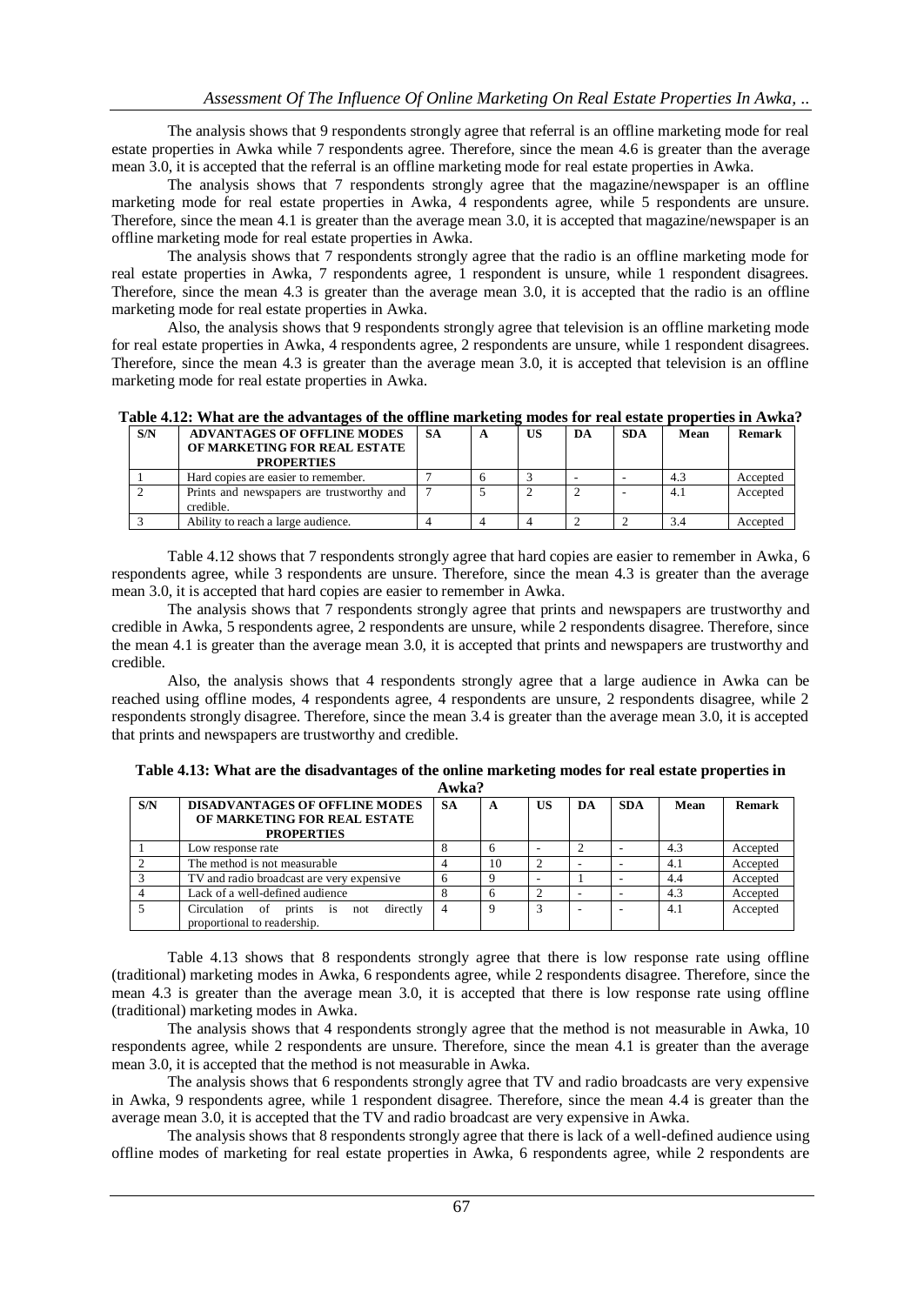unsure. Therefore, since the mean 4.3 is greater than the average mean 3.0, it is accepted that there is a lack of a well-defined audience using offline modes of marketing for real estate properties in Awka.

Also, the analysis shows that 4 respondents strongly agree that the circulation of prints is not directly proportional to readership in Awka, 9 respondents agree, while 3 respondents are unsure. Therefore, since the mean 4.1 is greater than the average mean 3.0, it is accepted that the circulation of prints is not directly proportional to readership in Awka.

### **V. CONCLUSION**

From the discussion so far, it appears that the advent of online marketing of real estate properties in Awka has posed the inherent problems generic with online marketing. Some of these problems include the misleading presentation of properties that can be created through picture and video editing, as well as the need for physical meetings before transactions are concluded. This is where it becomes necessary that both modes of marketing complement each other in order to secure optimum returns to the real estate practitioner. In other words, real estate properties can be marketed online and the transactions concluded offline—that is complementary. Some real estate practitioners also do not have sufficient knowledge about the effectiveness and advantages of online marketing of real estate properties in Awka, and others are intimidated by the technology involved in it, therefore, they shy away from the mode of online marketing. However, the significance of this study is to unravel the basic elements of online marketing and how it can help grow the business of real estate properties in Awka. It will be a tool to help solve this problem of ignorance on the part of real estate practitioners in Awka.

### **5.1 Recommendations**

Base on the findings, the following recommendations can be made:

1. There is a need for every real estate practitioner to have strong online and media presence. This is the basic ticket to accessing all the tools of online marketing provided by the internet. It is good for business.

2. Real estate professionals should make it a habit to list their properties on relevant online platforms. This is how they reach their potential customers.

3. Real estate professionals should discover, engage, and stay up-to-date with relevant online marketing techniques and strategies for their properties.

4. The state government should provide the necessary infrastructures (electricity, access roads, drainage etc.) within the housing estates and in other areas of the local government, to improve the living conditions of the people.

5. Offline and online modes of marketing real estate properties should not be seen as competitive by the real estate practitioner but complementary. Properties can be listed online and the transactions concluded offline.

6. NIESV and ESVARBON should review various real estate practice codes to accommodate the prevalent online marketing approaches. They should also create awareness among members regarding the effectiveness and advantages of online marketing of real estate properties, especially in Awka.

7. More research studies like this should be embarked on by researchers, as it would promote this creation of awareness among real estate practitioners.

#### **References**

- [1]. Abayomi, S. I, Olaseni, O. A., and Abiodun, K.S. (2018). *Effective Social Media Marketing of Real Estate Products in Abeokuta, Nigeria.* Akwaibom, Nigeria: University of Uyo, Akwaibom.
- [2]. Benefield, J., Cain, C., and Gleason A. (2020). Visual display of residential property information: Some additional evidence. *Journal of real estate practice and education, 15*(2), 89-100.
- [3]. Betram, N. (2018, June 4). Why Property Listing is Low. *The Guardian newspaper.*
- [4]. Chukwuemeka C. C. (2012). Application of technology in business: Developing a Web-Based Real-Estate Information system for the Nigerian Market. A dissertation submitted to the University of Manchester.

[5]. Curtest, K. (2019). Bucking e-commerce trends: A content analysis comparing commercial real estate brokerage and residential real estate brokerage websites. *Journal of corporate real estate*, *4*(4), 375-385.

- [6]. Jejelola, O. and Ogungbe, M.A. (2020). Awareness and userbility of digitalized marketing platforms of real estate properties in Nigeria. *International journal of sales and management research and development, 9*(5), 47-54.
- [7]. Joel, C. (2015). How the internet changed the real estate industry forever. Retrieved November 25<sup>th</sup>, 2021.
- [8]. Kendal J. (2017). The effectiveness of a web strategy for real estate brokerage. *Journal of real estate literature*, *10*(1), 121–130.
- [9]. Kotler, P., and Amstrong, G. (2012). Principles of marketing. 14th Edition, Pearson.
- [10]. Olukolajo, M.A. Ojo, B. and Akinwamide, D.O. (2015). American Journal of Economics, Finance and Management Vol. 1, No. 2, 2015, pp. 63-68.
- [11]. Nwogu, C.S. and Ifeakandu, C.C (2021). An analysis of the effect of online marketing on real estate disposal in Nigerian property market. *International journal of scientific research and engineering development, 4*(5), 262-273.
- [12]. Rodriguez, M. (2011). *Making social media effective in real estate*. Waco, Texas: Baylor University.
- [13]. Santhini, S, and Deepa, T. (2016). Impact of digital marketing and e-commerce on the real estate industry. *International journal of interdisciplinary studies, 2*(1), 1– 7.